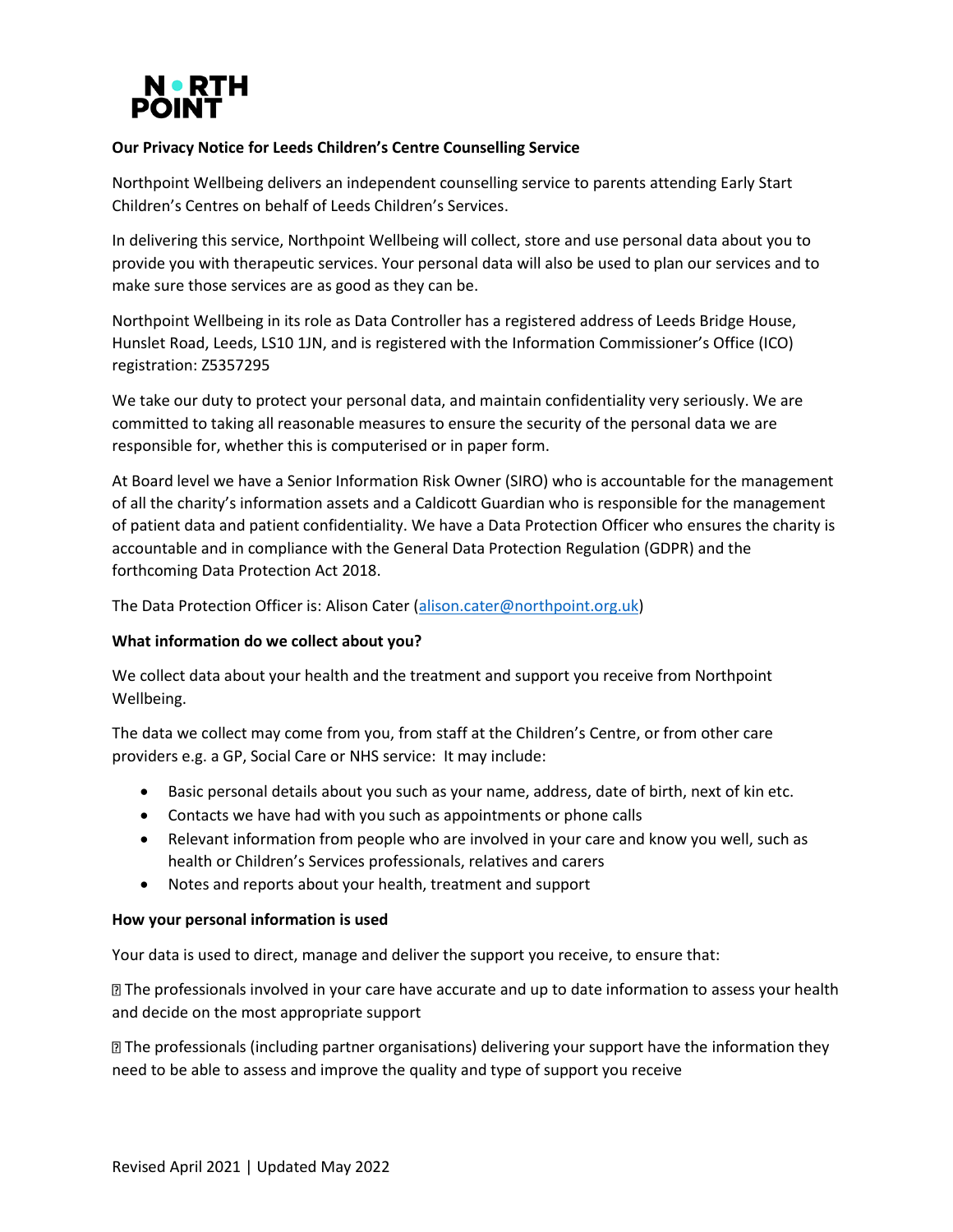

Appropriate information is available if you see another Children's Services professional, or are referred to a specialist or a health service

Your data will also be used to help manage the service and protect the health of the public, through reviews, statistical analysis, and research.

Your anonymised data will also be used to ensure the charity receives payment for the care you receive, ensuring our services can meet needs in the future, or for statistics on performance.

Our lawful basis for processing your information under Data Protection legislation is:

Public task: the processing is necessary to perform a task in the public interest, or our official functions, which have a clear basis in law (GDPR Article 6(1)e).

### **Storing your personal data**

Records are stored securely at Northpoint's offices and retained for up to 3 years.

### **Who do we share personal information with?**

We may share some aspects of the data we collect, subject to strict agreement about how it will be used, with:

- Healthcare services
- Social care services
- Education services
- Local authorities

We will not disclose your information to any other third parties unless:

- We have your permission
- We have to share it by law
- We have good reason to believe that failing to share the information will put you or someone
- else at risk of serious harm or abuse
- We hold information that is essential to prevent, detect, investigate or punish a serious crime

Please ask our staff if you have any concerns or would like further information. Alternatively you can contact the: Data Protection Officer, Northpoint Wellbeing, Leeds Bridge House, Hunslet Road, Leeds, LS10 1JN 0113 243 3400

#### **Your Rights**

We will ensure your rights are respected.

You have:

• The Right to be Informed – we tell you what we do with your information. We do this through notices like this, service information leaflets, notices on our websites and posters.